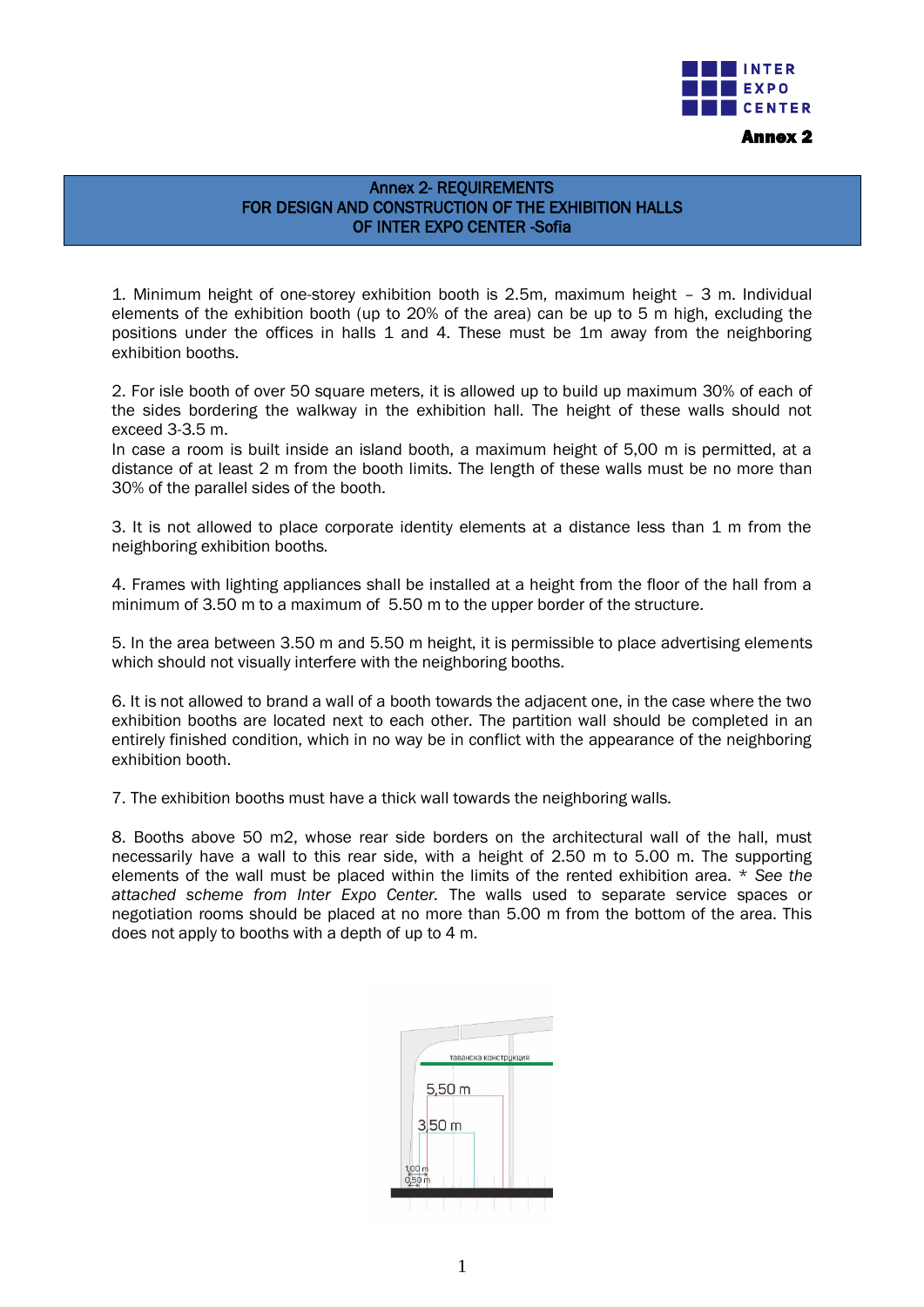9. The two-storey exhibition booths can be up to 6 m high.

10. All elements of the exhibition booth must be within the taken area (no overhanging of consoles is permitted to cross the aisle)

11. The maximum displacement between the constructed podiums of adjacent booths cannot be more than 15 cm.

12. The maximum height of the booth, placed in the central lobby is 3 m.

13. The maximum load on the floor of the exhibition hall is 900 kg / sq.m.

14. The exhibits in the exhibition booths, located in the lobby should be placed on the mat that prevents direct contact with the flooring of the lobby, and weighing no more than 100kg evenly distributed per 1 m2. In the foyer of Halls 5 and 6 deployment of exhibition booths and exhibits is not allowed.

15. Maximum loading of the main support elements in the exhibitions halls /9 m high/for suspension of elements shall be up to 300 kg per suspension position, but in any case, not more than 900 kg per side for each rail. At a time of the year with expected snowfalls (October - March) the planned parameters of the weight of the suspension elements shall be up to 100 kg per position, but not more than 300 kg per each side of the rail.

16. Installation work on the main support structure may be carried out only after approval of the project.

17. IEC provides installation services subject the terms and conditions set in Annex 1 to the general agreement.

18. Suspension may only be done with ropes, insulated with a coating softening the friction at the contact points with the metal rails. All materials and components to be suspended from the framework shall be provided by the customers or their subcontractors.

19. In the event of damages made to the supporting structure when overpassing the railings with ropes and when the installation works were not carried out by the Inter Expo Center, then caused damages shall be recovered triple. The financial responsibility shall be borne by the company participating in the exhibition;

20. The maximum output power per point is:

- For 380 V 32 A
- For 220 V 16 A

21. Electricity supply is provided through technological pipes at the power points specified in the plans of exhibition halls 1,2,3,4,5 and 6. Lighting rails should be fixed no lower than 3.50 m of the booth level and cannot be used for partitioning of booths;

22. For consumers requiring continuous supply of 220 V electricity / refrigeration equipment / the required power shall be requested additionally.

23. Lighting power supply for exhibition booths or bungalows located outdoors must be on a separate circuit that can allow switch off.

24. Water supply, connection to sewer lines and installation of telephone and Internet LAN in halls 1, 2, 3, 4, 5 and 6 shall be carried out by the technological channels.

25. Electrical wiring shall be installed onto fire-proof structures and surfaces. Exception is allowed only if they have fire-retardant coating, or in case they are put in fire-retardant pipes or sleeves; The booth must be equipped with electrical switchboards for temporary installations; The use of non-standard electrical switchboards to supply temporary electrical installations is not allowed; The installation of technical devices and electrical appliances with an overall capacity